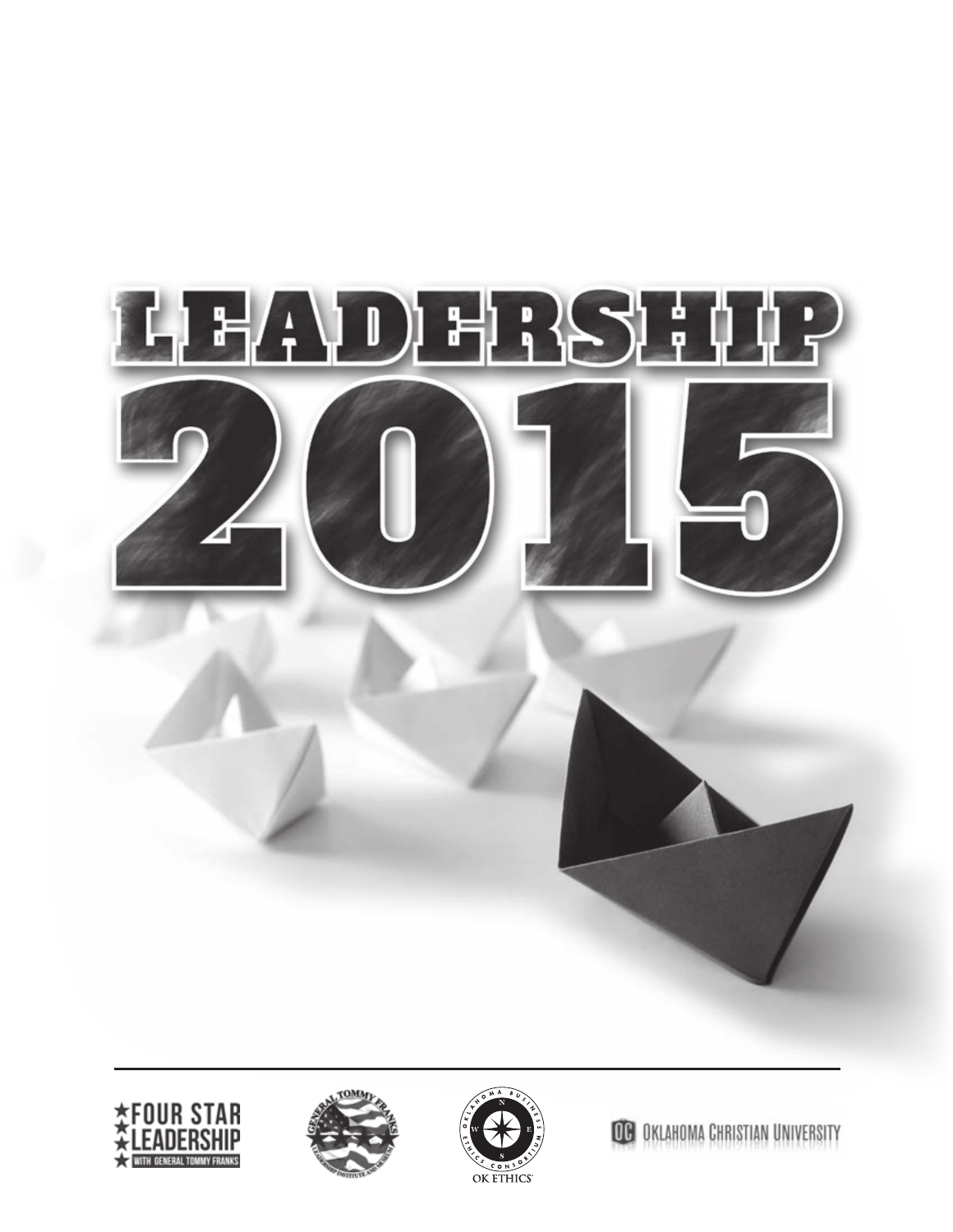# LEADERSHIP 2015



The Oklahoma Business Ethics Consortium is a statewide nonprofit geared to business and academic leaders as well as professionals who desire to promote integrity in their workplaces. Realizing the need for consistent reinforcement and inspiration, the group began hosting monthly forums in chapters established in Oklahoma City and Tulsa. Since its inception in 2003, the group has grown to over 1000 individual members representing more than 200 companies across the state. They also sponsor annual awards supporting best ethical practices in business, education and the nonprofit community.

Their sister organization, the OK Ethics Foundation, is specifically geared to promoting ethics on various campuses in the state. So far, nearly a dozen Oklahoma universities and schools are actively involved in these initiatives and many participate in state, regional and national ethics bowls.

### **OC** OKLAHOMA CHRISTIAN UNIVERSITY

**Oklahoma Christian University** is a powerful force making an impact in the Oklahoma City metro and around the world. Led by President John deSteiguer, Oklahoma Christian is recognized as one of the best universities in the western United States by U.S. News and World Report and The Princeton Review.

 OC attracts students from all 50 states and from almost 50 countries to pursue degrees in more than 60 undergraduate fields of study and an undergraduate Honors Program, plus graduate programs in accountancy, business administration, computer science, engineering, Christian ministry, divinity, and theological studies.

The last 10 years have featured the 10 largest enrollments in school history, including a record 2,479 students in 2014-15. OC boasts a unique college atmosphere, with 80 percent of undergraduate students living on campus. As they come to feel at home here, many OC students stay in Oklahoma after graduation to make a difference as servant-leaders in all walks of life.



### The General Tommy Franks Leadership Institute and Museum

was created by General Tommy Franks and his wife, Cathryn Carley Franks, as a historical foundation dedicated to telling the story of the United States military and education. The General Tommy Franks Leadership Institute and Museum invests in the nation's future leaders through several education and outreach programs including the Mobile Classroom + Road Show, the Inspired Leadership Challenge and the Four Star Leadership with General Tommy Franks program.

The world-class Museum is housed in a remodeled, 9,500-square-foot building in downtown Hobart, Oklahoma. The facility includes a gift shop, galleries with memorabilia and artifacts from General Frank's personal collections, a traveling exhibit area and meeting facilities.

Exhibitions are ordered chronologically, following General Tommy Franks life and career, while also showcasing the changes in the American military from WWII to the present, as told through the lives of soldiers.

*Leadership. Patriotism. Service. It's not just our motto; it's our passion. Investing in the next generation of leaders is also our legacy - YOUR legacy.*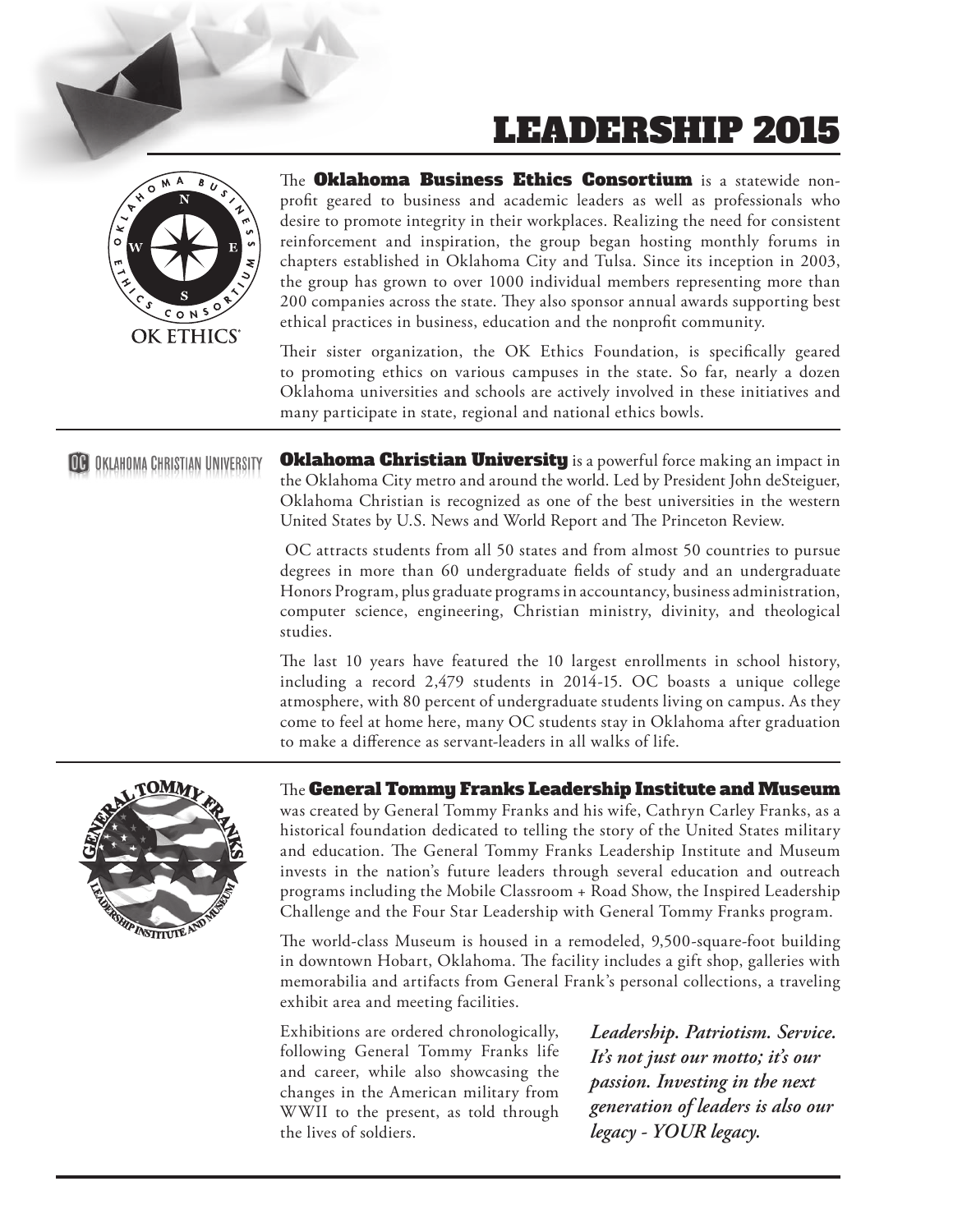# LEADERSHIP 2015 PROGRAM AGENDA JULY 17, 2015

- I. Pledge and National Anthem-Garrett Marshall, Intern, Oklahoma Christian University
- II. **Invocation**—Mike O'Neal, President Emeritus, Oklahoma Christian University
- III. **Welcome & Acknowledgements**—Todd Lisle, President of the State Council of the Oklahoma Business Ethics Consortium; Managing Partner of BKD, LLP
- IV. Four Star Leadership Video-highlighting the week's activities
- V. **Student Presentations**—Warren Martin, Four Star Leadership Program
- VI. Introduction of General Franks—Warren Martin
- VII. General Tommy Franks
- VIII. Presentation of Student Awards—Warren Martin
- IX. **Keynote Presentation**—Dermot Ahern
- X. **Concluding Remarks**-Shannon Warren, Founder, Oklahoma Business Ethics Consortium & Foundation



Since 2008, "Four Star" has welcomed 304 American high school students from all 50 states and 43 international students. Kings, Governors, Senators, Olympic Gold medalists and top business leaders have mentored students in developing and demonstrating the core leadership principles of the program: common vision, character, communication, and caring. Each session follows curriculum designed to develop leadership skills and challenge students through teambuilding exercises, collaboration, spontaneous problem solving and competition. Excursions during the week provide participant's opportunities to further develop and employ those skills through cultural experiences and service projects.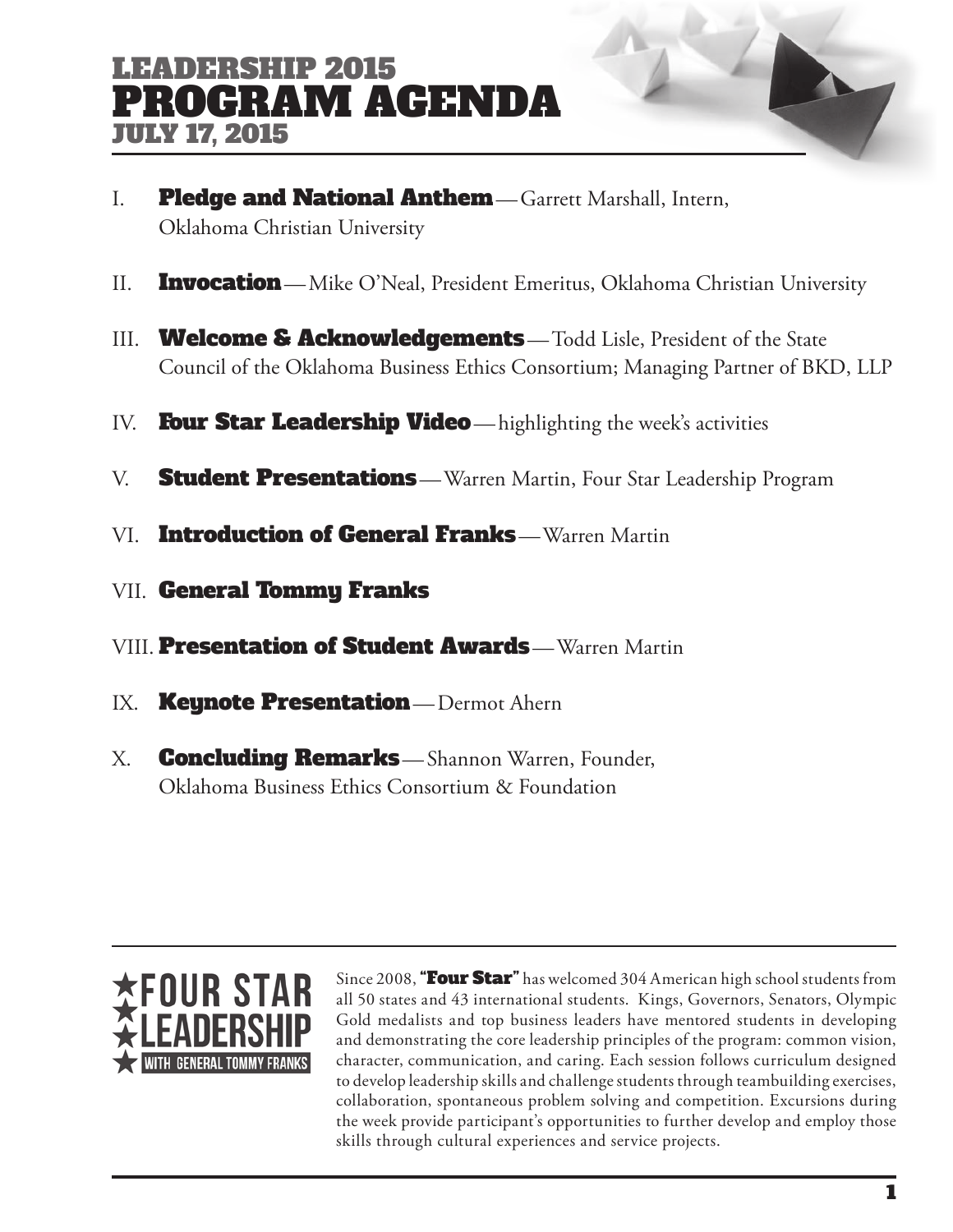# LEARDERSHIP 2015 **APPRECIATI**



**Volunteer Appreciation:** OK Ethics relies primarily on volunteers to achieve the organization's successful pursuit of Oklahoma's values of integrity at work. It takes leadership and teamwork to host these exciting events and we salute your dedication in achieving OK Ethics' mission! Listed below are today's volunteers who consistently provide service to our members:

Agendas: Many thanks to the volunteers from Metro Technology Centers who provide our monthly agendas.

Ambassador Team: These friendly people welcome our guests each month and assist in helping them locate seats. They also arrive early to help distribute agendas and assist with name tags.

| <b>Daniel Yunker</b>         | Kimray Inc.                            | Senior Team Leader & OK Ethics Board Member   |
|------------------------------|----------------------------------------|-----------------------------------------------|
| <b>Dr. Deborah Burroughs</b> | Gospel Light Missionary Baptist Church | Ambassador                                    |
| <b>Randy Hearn</b>           | <b>New View</b>                        | Ambassador                                    |
| <b>Kim Northcott</b>         | Oklahoma Christian University          | Ambassador                                    |
| <b>Hailey Northcott</b>      | Oklahoma Christian University          | Ambassador                                    |
| <b>Kenzie Northcott</b>      | Oklahoma Christian University          | Ambassador                                    |
| <b>Rachel Olsen</b>          | Devon Energy                           | Ambassador                                    |
| <b>Eric Parrow</b>           | Kimray, Inc.                           | Ambassador                                    |
| <b>Uday Kohli</b>            | University of Oklahoma                 | Ambassador                                    |
| <b>Tony Scott</b>            | <b>Heritage Trust</b>                  | Executive Ambassador                          |
| <b>Oscar Womack</b>          | <b>Coherent Contracts</b>              | Executive Ambassador & OK Ethics Board Member |

Registration Team: These dependable individuals diligently record our guests' attendance and handle the collection of fees:

| <b>Mark Neumeister, CPA</b> | D.R. Payne and Associates | <b>Registration Chairman</b>     |
|-----------------------------|---------------------------|----------------------------------|
| <b>Mary Vaughn, CPA</b>     | <b>JMA Energy</b>         | Cash & Visitors                  |
| <b>Joe Walker</b>           | Joe Walker                | Pre-paid Registration & Co-Chair |
| <b>Mary Kay Huggard</b>     | Principal Technologies    | Pre-paid Registration            |
| <b>Amanda Smith</b>         | Devon Energy              | Pre-paid Registration            |
| <b>Kendra Wenzel</b>        | Devon Energy              | Pre-paid Registration            |

#### Special Initiatives:

| <b>Mark Nance</b> | American Fidelity Assurance | Membership Chair |
|-------------------|-----------------------------|------------------|
| Susan Pate        | Stinnett & Associates       | ountant-         |

#### Other Initiatives:

| Jalisha Petties*              | <b>OK Ethics</b> | Member Care Coordinator      | <b>MEDIA ALLIES</b>              |
|-------------------------------|------------------|------------------------------|----------------------------------|
| Factor 110*                   |                  | Name Tags and Guest Services |                                  |
| <b>Anna Rosenthal*</b>        |                  | E-notices                    | THE EAGLE                        |
| <i>*Paid Service Provider</i> |                  |                              | plays country legends<br>AM 1640 |

 *\*Paid Service Provider*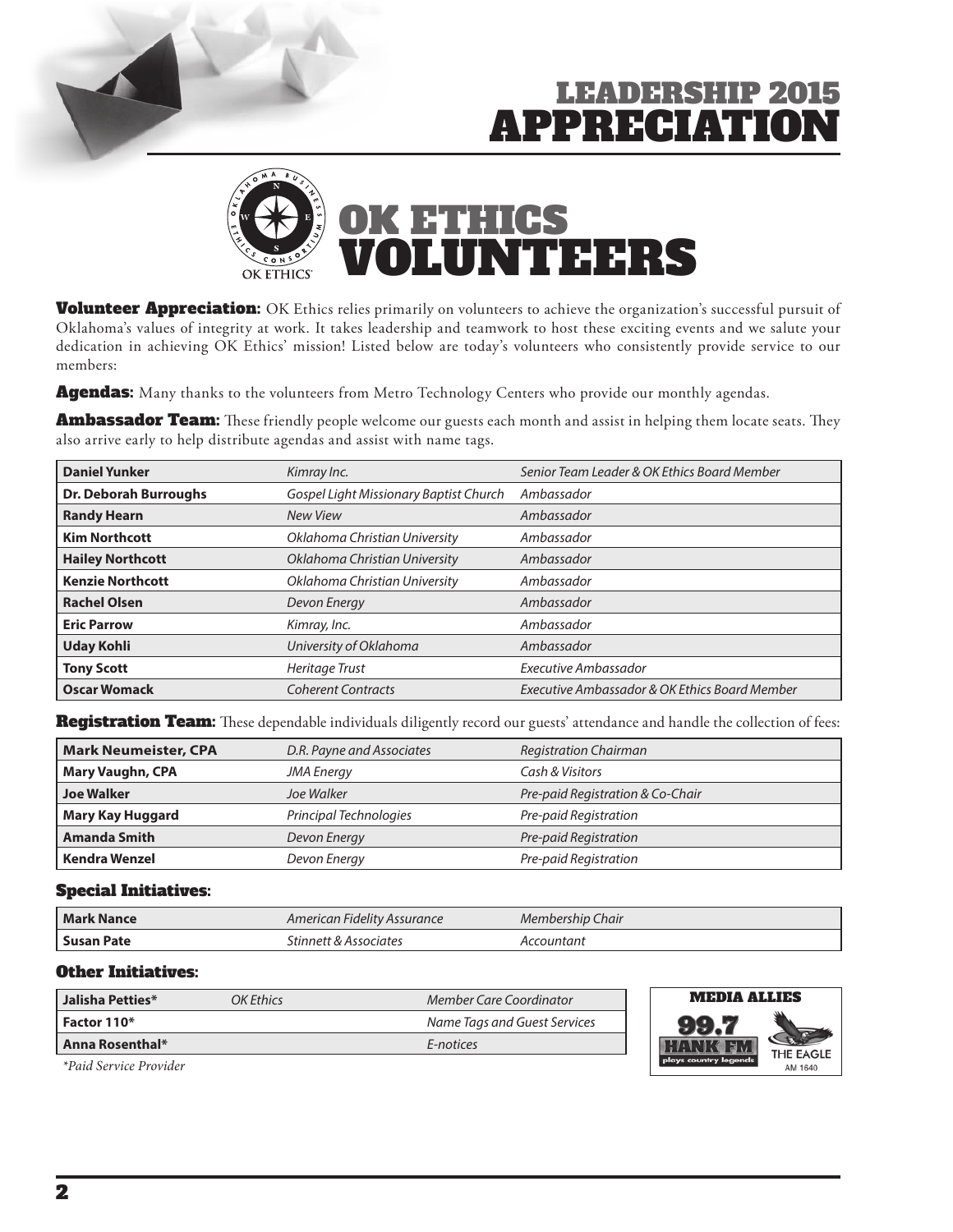# LEADERSHIP 2015 APPRECIATION (CONTINUED)

### OKLAHOMA BUSINESS ETHICS FOUNDATION STUDENT ETHICS CHALLENGE

#### Many thanks to the OK Ethics volunteers who contributed time to ensure the success of the Student Ethics Challenge:

Shannon Hiebert *President of the OK Ethics Foundation; Regional Vice President of Enterprise Holdings (OKC)*

Colin Schoonover *OK Ethics' Foundation Board & Ethics Challenge Director; Manager, Data Maintenance, Asset Strategy, Policy & Information Systems, ONE Gas (Tulsa)*

Shannon Warren *Founder of OK Ethics Consortium & Foundation; CEO, Warren Consulting LLC* Chris Caldwell, CPA *Scorekeeper for Student Ethics Challenge*

Dr. Kathy Terrell

Oscar Womack *Coherent Contracts*

Chris Zach *BKD LLP*

*University of Central Oklahoma*

### Judges for Student Ethics Challenge:

Rev. Ray Belford *First Christian Church (Shawnee)*

Silap Berdiyev *Dove Science Academy*

Dr. Deborah Burroughs *Gospel Light Missionary Baptist Church*

Apryl Bussen *Boeing*

Bob Byrne *USAF & Boeing (Retired)*

Dr. Don Drew *Oklahoma Christian University*

Pam Fountain *Principal Technologies*

Dr. Jim Guzak *Oklahoma City University*

Shannon Hiebert *Enterprise Holdings*

Mike Mims *Chesapeake Energy*

Jack Rosenberg *Chesapeake Energy*

Tony Scott *Heritage Trust*

Muhammut Sezer *Dove Science Academy*

Dr. Jeff Simmons *Oklahoma Christian University*

### Moderators for Student Ethics Challenge:

Beth Chandler *Oklahoma Natural Gas* Morgan Hartman *OG&E*

Talia English *Enterprise Holdings* Mel Inman *Oklahoma Natural Gas* Lauren Maxey *Enable Midstream Partners*

Lynda Mobley *ONE Gas*

Priya Ramkumar *Oklahoma Natural Gas*

A special thanks to our friends at Oklahoma Christian University who went the extra mile to assist OK Ethics:

- Kerri Cunningham
- Amy Gower
- Lauren Olson and the OC dining staff

### General Franks' Team Members (see next page for list)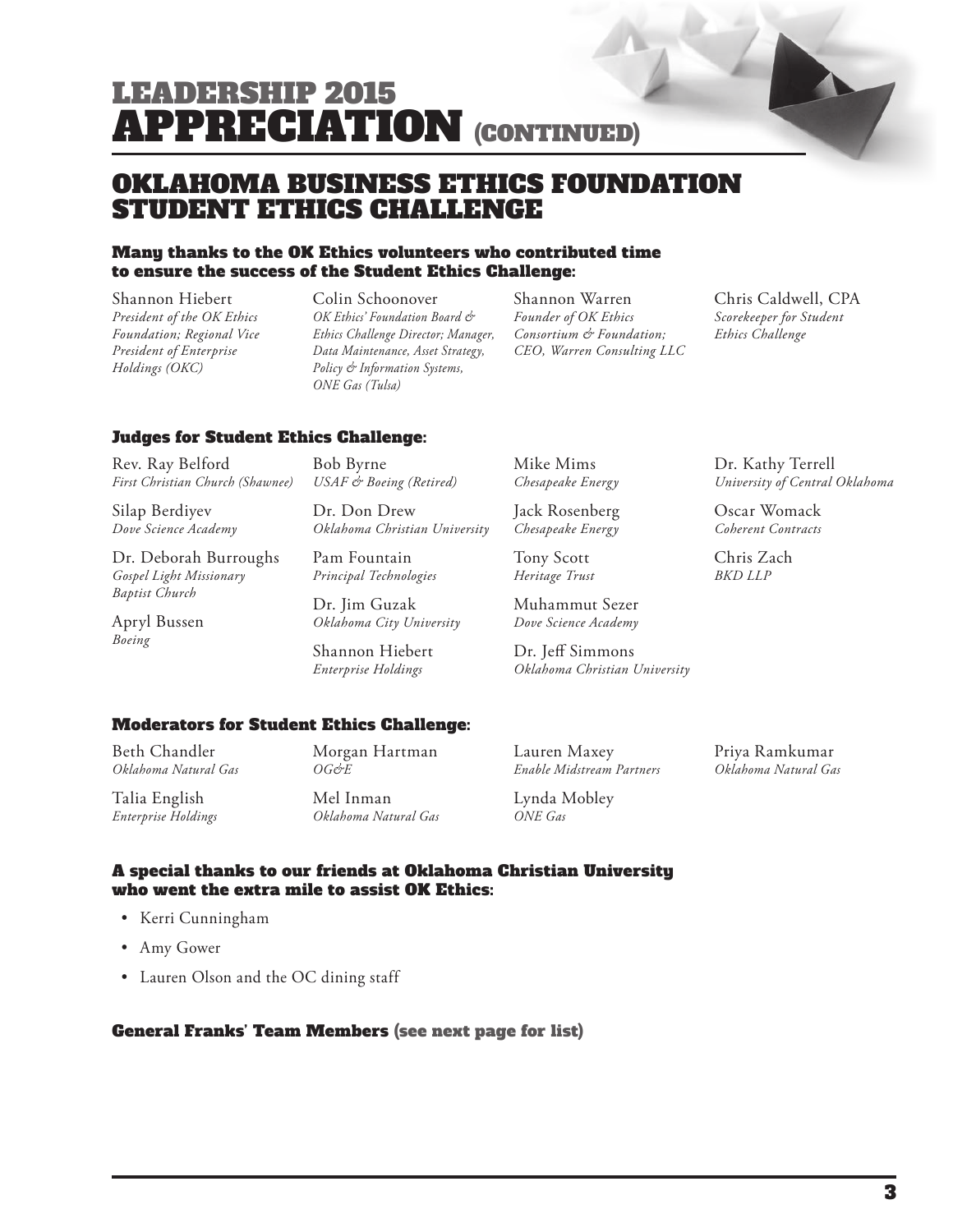

LEADERSHIP 2015 **APPRECIATION (CONTINUED)** 

### OKLAHOMA CHRISTIAN UNIVERSITY APPRECIATES STAFF AND VOLUNTEERS:

#### In addition to the aforementioned:

Mike O'Neal *President Emeritus* Johnathan Johnson Sarah Roberts

Garrett Marshall Cody Milner

Allana Reames Adrianna Welch

### GENERAL TOMMY FRANKS LEADERSHIP INSTITUTE AND MUSEUM APPRECIATES:

### The Oklahoma Business Ethics Consortium (in addition to the aforementioned):

Champlin Broadcasting

### OK Ethics Student Ethics Challenge Advisors:

- Dr. Steve Ellis (University of Oklahoma)
- Dr. Jeff Simmons (Oklahoma Christian University)
- Dr. Kathy Terrell (University of Central Oklahoma)

### Four Star Leadership Volunteers & Contributors:

| Mo Anderson          | Joyce Godwin           | Lt. Gov. Todd Lamb | Stan Miller         |
|----------------------|------------------------|--------------------|---------------------|
| Brian Bush           | Michael Hayes          | Vic Lattimore      | Amy Polasky         |
| Joe Crookham         | Doug Hoskins & Interns | Lisa McClanahan    | Senator Mike Schulz |
| Scott Cumm           | Tom Johnson            | Neal McCoy         | Michele Smith       |
| Governor Mary Fallin | Nikki Jones            | Karen Mechura      | Col. Allen West     |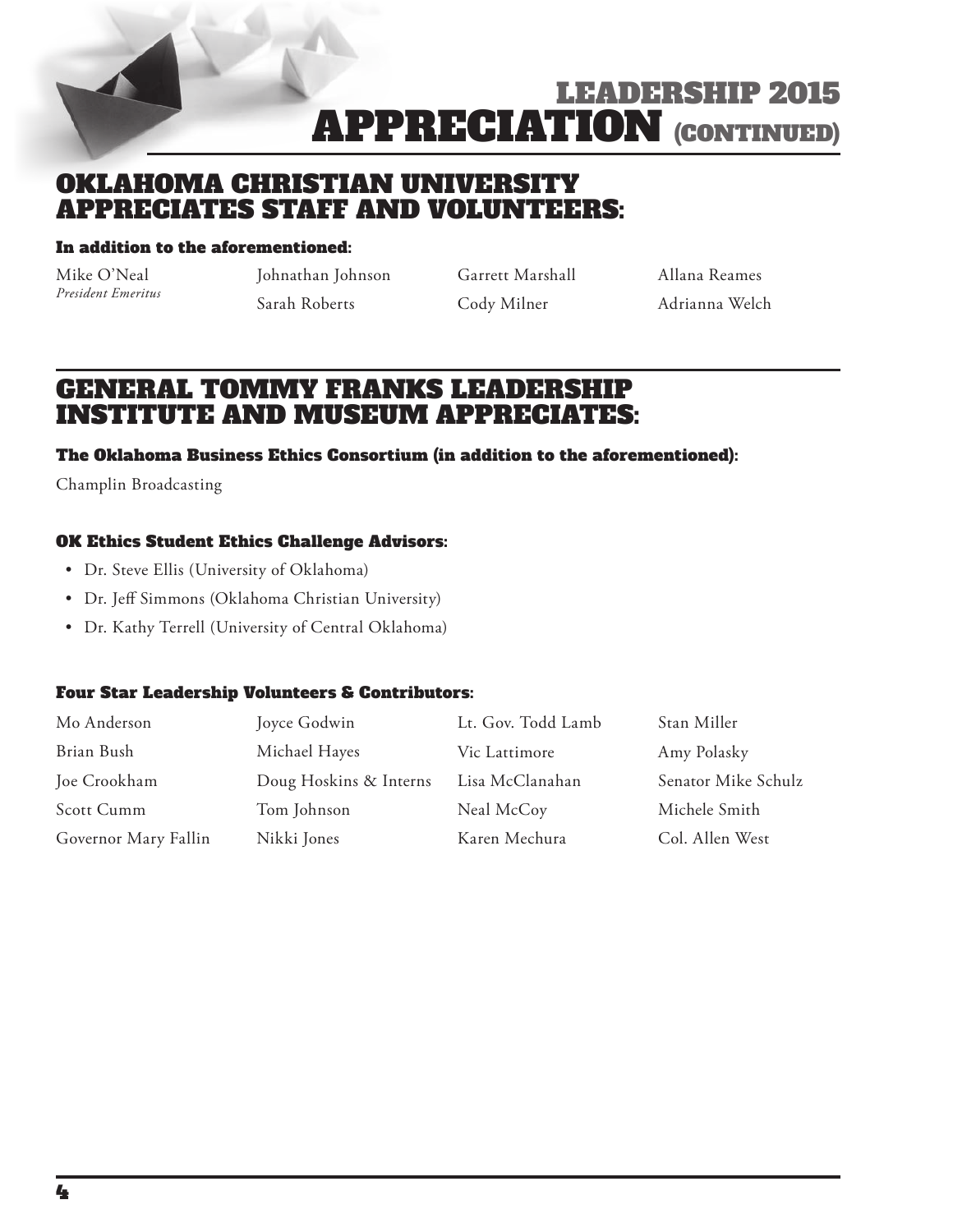### GENERAL FRANKS LEADERSHIP INSTITUTE AND MUSEUM BOARD OF DIRECTORS

Tom Talley *Board President*

Michael Hayes *Board Vice President*

Randy Beutler

Stephen Boyd Judge Mike Bradford Don Ellis Kenny Hahn Rick Hopson

Todd Huckabay Cathy Hunt Jeff Ledford Manuel Quintero Louis Sims

Jimmy Stoup Burl Stricker

### FOUR STAR NATIONAL ADVISORY BOARD

Mo Anderson MG Rita Aragon Mr. Loyd Benson John deSteiguer Martin Eldelman Mrs. Cathryn Franks Mr. Billy Godwin Dennis Grubb Don Jefferis Tom Johnson

John V Lattimore Mr. Neal McCoy Amy Polasky Frank J. Siltman MG Toney Stricklin Chris Sullivan Ray Wooldridge

### OKLAHOMA BUSINESS ETHICS CONSORTIUM BOARD OF DIRECTORS

Bob Byrne *USAF & Boeing (Retired)*

Janice Dobbs *Devon Energy (Retired)*

Lynn Flinn *The Rowland Group*

Valerie Fried *Capitol Abstract & Title Co.*

Garyl Geist *Dean, McGee Eye Institute* Shannon Hiebert *Enterprise Holdings*

Travis Jones *Career Development Partners*

Myrna Latham *McAfee & Taft Law Firm*

Todd Lisle *BKD, LLP*

Rob Martinek *The Bama Companies, Inc.* David Mayfield *Tri-State Industrial Group*

Sherry Nelson *WPX Energy*

Lynda Mobley *ONE Gas*

Kellian Schneider *FullForce Marketing & Branding LLC*

Randy Thurman *Retirement Investment Advisors* Shannon Warren *Warren Consulting, LLC*

Susie Wellendorf *Wellendorf Communications*

Oscar Womack *Coherent Contracts, LLC*

Daniel Yunker *Kimray, Inc.*

### OKLAHOMA BUSINESS ETHICS FOUNDATION BOARD OF DIRECTORS

Tony Blasier *Chesapeake Energy*

Bob Byrne *Retired Ethics Advisor, Boeing*

Pam Fountain *Principal Technologies*

Shannon Hiebert *Enterprise Holdings*

Joy LaBar *American Energy Partners*

Colin Schnoover *ONE Gas*

Shannon Warren *Warren Consulting LLC*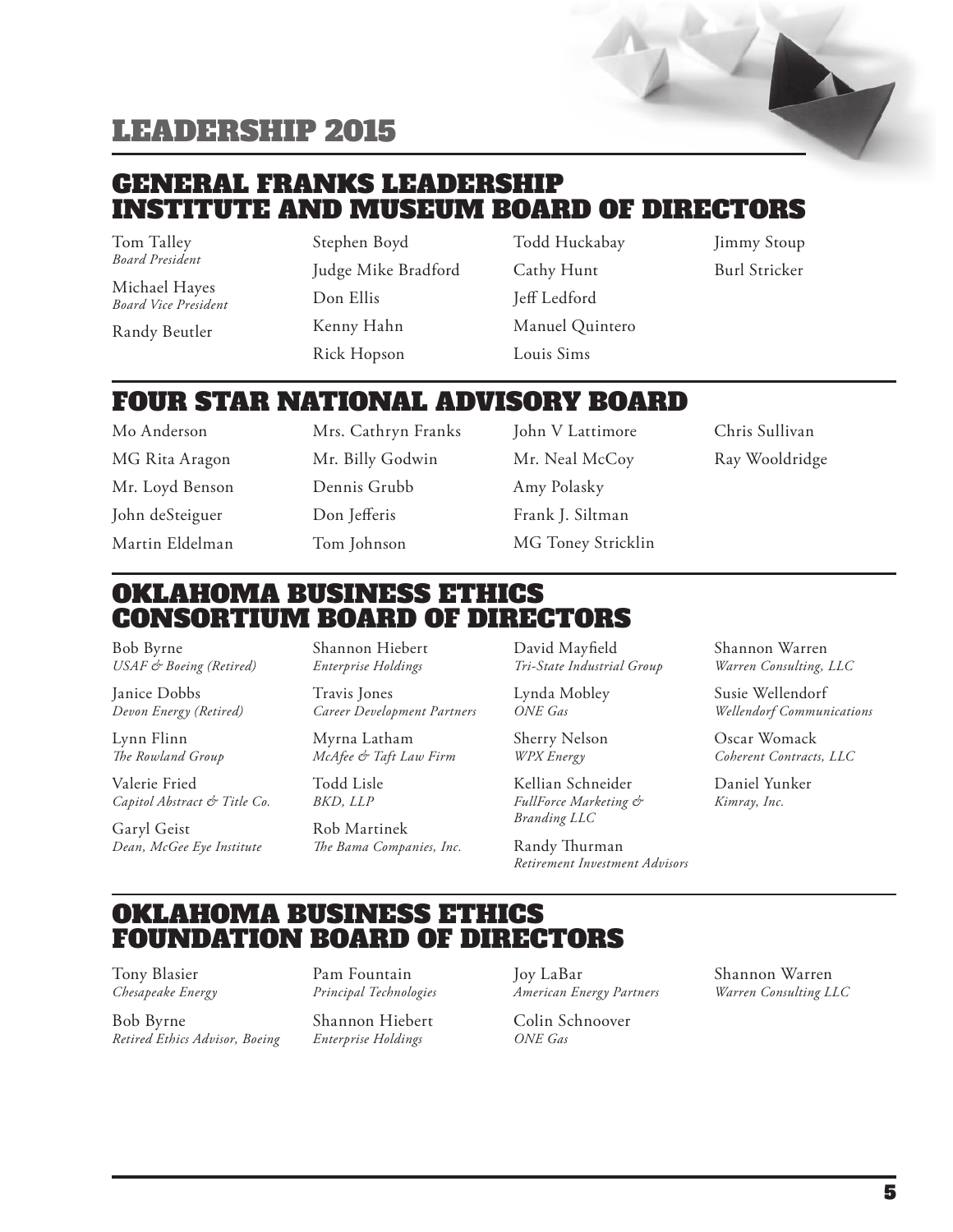# LEAN) HRSHIP 2015 **ABOUT OUR PRESENTE**

# TODD LISLE

*President State Council of the Oklahoma Business Ethics Consortium; Managing Partner of BKD, LLP*

Todd serves as managing partner of BKD's Oklahoma offices and is a member of the firm's Governing Board. He merged the local firm he founded into BKD in 2006. In addition to his management responsibilities, Todd provides audit, litigation consulting, business valuation and fraud investigation services to clients.

Todd was born and raised in Enid, Oklahoma. He is a 1984 graduate with distinction from OU, with a B.S. in accounting.

Todd is president of the Oklahoma Business Ethics Consortium. He is chairman of the John T. Steed School of Accounting Board of Advisors at OU. Todd is also a member of Rotary Club 29, on the board of the OKC YMCA, Vice-Chair of the Greater OKC Chamber's TRDC, and president of the Beta Theta Pi Foundation of Oklahoma,

Todd is Accredited in Business Valuation (ABV) and a Certified Internal Auditor® (CIA®). He is a member of the American Institute of CPAs (AICPA) and received AICPA's Volunteer of the Year Award. The Journal Record has honored Todd as a Most Admired CEO the past two years.

In his spare time, Todd enjoys playing tennis, skiing and snowboarding, and bike riding. He has been married to Donna for over 30 years and is the proud father of sons Jackson, 23, and Connor, 21.

# OK ETHICS UPCOMING EVENTS



*For more information about monthly events, go to www.okethics.org or call (405) 889-0498.*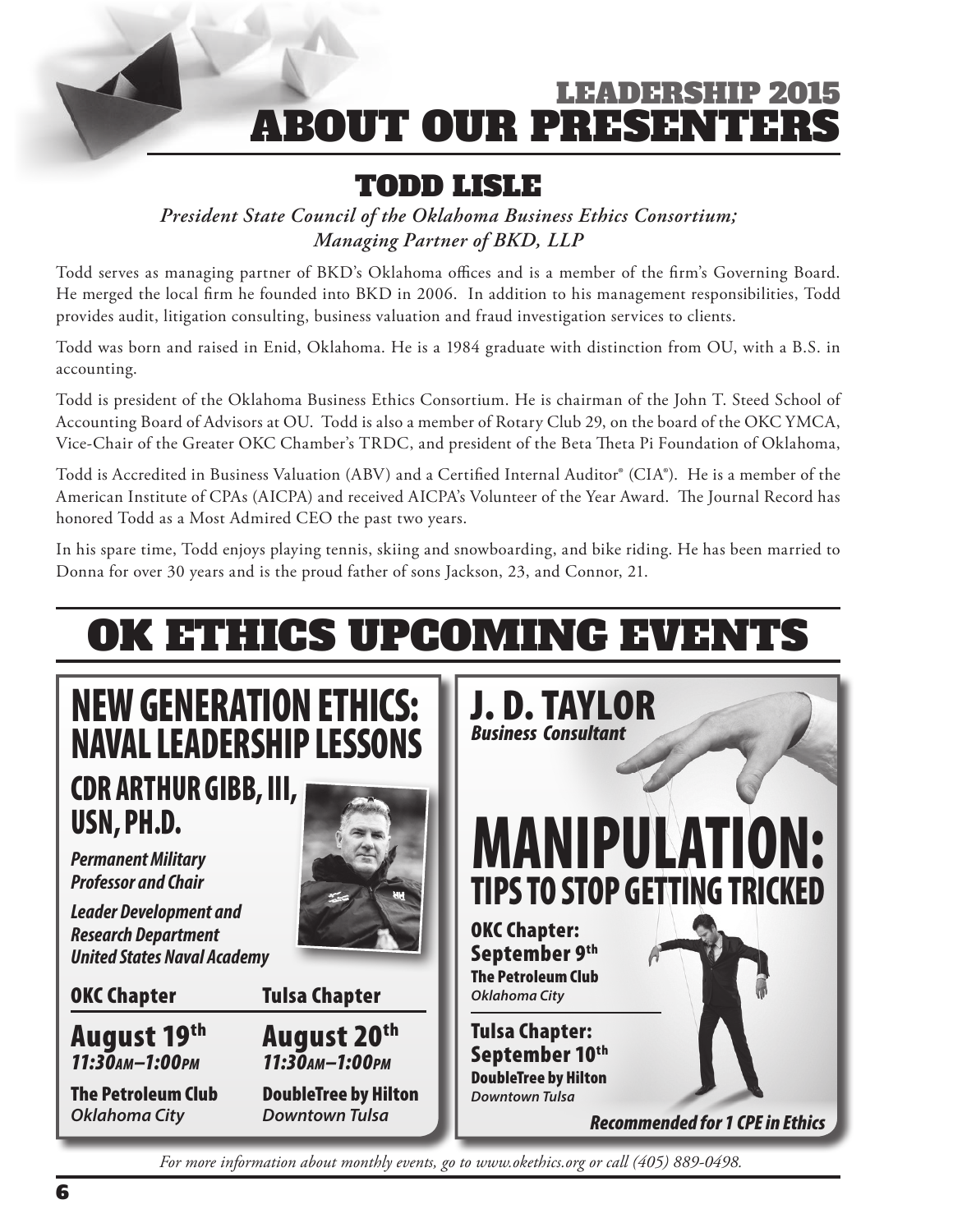## LEADERSHIP 2015 ABOUT OUR PRESENTERS (CONTINUED)

# GENERAL TOMMY R. FRANKS

General Tommy R. Franks, US Army Retired Tommy Franks was born in Wynnewood, Oklahoma, and grew up in Midland, Texas, where he graduated from Robert E. Lee High School one year ahead of First Lady Laura Bush. After two years at the University of Texas, he joined the United States Army, and in 1967, as a distinguished graduate of the Artillery Officer Candidate School, he was commissioned a Second Lieutenant and sent to Vietnam.

His service in Vietnam earned him six awards for Valor and three Purple Hearts. That assignment was the start of a long and distinguished career that would take him from one world hot spot to another – from West Germany at the height of the Cold War to the Demilitarized Zone in Korea, to the deserts of Arabia—where he gained the knowledge and experience that would prepare him for the leadership role that would mark his place in the annals of American history.

Along the way, General Franks attended the University of Texas, Arlington, where he graduated with a Bachelor's Degree in Business Administration, and Shippensburg University where he graduated with a Master's Degree in Public Administration. He is also a graduate of the Armed Forces Staff College and the Army War College.

In June 2000, he was promoted to four-star General and assigned as Commander-in-Chief, United States Central Command. It's in this position that the world knows Tommy Franks best – the culmination of an almost fourdecade military career that saw him lead American and Coalition troops in two strategically unprecedented campaigns in two years – Operation Enduring Freedom in Afghanistan and Operation Iraqi Freedom in Iraq.

The General's awards include five Distinguished Service Medals, four Legions of Merit, four Bronze Stars and three Purple Hearts in addition to numerous foreign awards. He was appointed Knight Commander of the Order of the British Empire (KBE) by order of Her Majesty Queen Elizabeth II on May 25, 2004. And President George W. Bush awarded him the Nation's highest civilian award, the Presidential Medal of Freedom, on December 14, 2004.

General Franks has received honorary degrees from a number of universities including his alma mater, Shippensburg University, and his wife's alma mater, Oklahoma State University.

Since his retirement from the military in 2003, General Franks has traveled the world, speaking on leadership, character and the value of Democracy. His autobiography, American Soldier debuted as No. 1 on the New York Times Best Sellers list in August 2004.

General Franks serves on the boards of the University of Texas, Arlington and William Penn University. He is Co-Chair of the Flight 93 memorial foundation and serves as an Advisor to the Military Child Education Coalition, Operation Homefront Oklahoma and the Southeastern Guide Dog Organization.

General Franks and his wife, Cathryn Carley Franks, have one daughter, who is married to a military officer, and three grandchildren. The Franks live at their ranch in Roosevelt, Oklahoma, with longhorns, buffalo, Angus cattle, horses and their cat, Bailey.

President George W. Bush calls Franks "a down-to-earth, no-nonsense guy." His troops call him "a Soldier's General" and his associates call him "an astute businessman." His grandkids call him, "Pooh".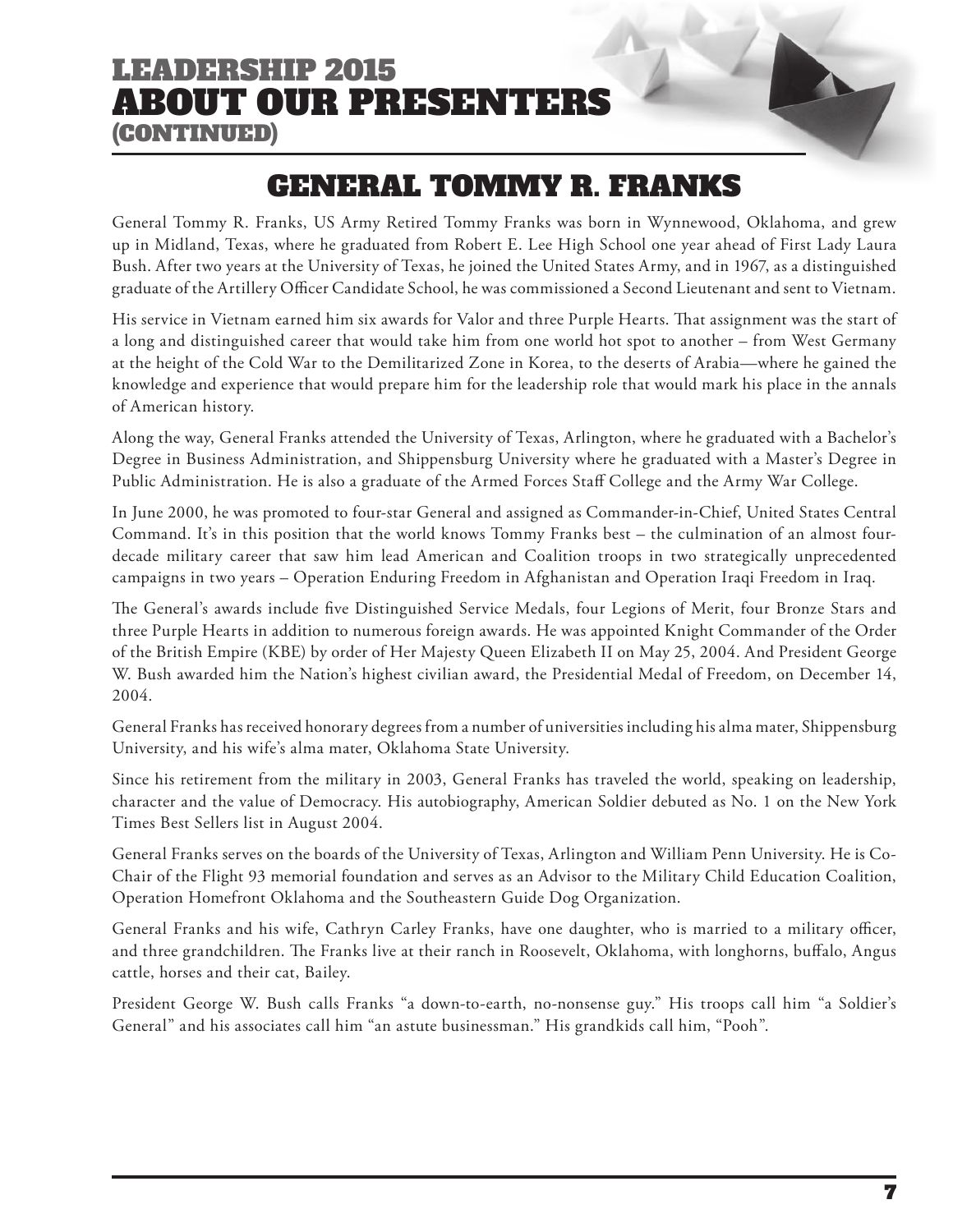# LEADERSHIP 2015 **KEYNOTE PRESENTATION**



### *RECOMMENDED FOR 1 CPE IN ETHICS*

### **Please collect certificate at end of the program.**

Program is designed at the basic level for professionals who may face conflict in the workplace and who desire to use a principled approach to resolving issues.

It is up to the individual attendee to demonstrate relevance to his/her own area of practice, OK Ethics makes no guarantees.

# DERMOT AHERN

Dermot Ahern, Irish statesman and UN Special Negotiator, knows a lot about conflict. During his term, "The Troubles" in neighboring Northern Ireland marked a brutal era of violent riots, kidnappings, torture and bombings.

Ahern helped facilitate the peace process known as The Good Friday agreement that ended decades of bloodshed. Because of that involvement, Mr. Ahern was appointed as a special negotiator by the Secretary-General of the United Nations in relation to UN reform. As foreign minister, he was involved in resolving conflicts on an international level, including the Middle East.

Dermot Ahern held many key roles in Ireland including:

- Former Minister for Justice and Law Reform
- Former Minister for Foreign Affairs
- Former Minister for Communications, Marine & Natural
- Former Minister for Social Community & Family Affairs

### *GENERAL PROGRAM DISCLAIMERS:*

**LEGAL:** Members of the Oklahoma Business Ethics Consortium frequently share information concerning various issues and developments that may have legal implications. The discussions, commentary, and handouts at Consortium meetings or presentations to other organizations are for general informational purposes only. They cover only some aspects of the subject topic, and do not constitute a complete legal analysis of the topic or how it might apply to any particular set of facts. Before taking any action based on information presented during a Consortium event, participants are encouraged to consult a qualified attorney.

**CPE'S:** From time to time, Continuing Professional Education credits are offered. Because OK Ethics relies heavily on volunteers to provide these, we do not have the manpower to send certificates after the program is completed. **REMINDER: PLEASE PICK UP CPE'S AT CONCLUSION OF EVENT.** 

**PHOTOGRAPHY:** Occasionally, photos of the event are made and these may be posted on the OK Ethics and various co-hosts websites and Facebook pages. By attending the program, participants tacitly understand and agree to this process. If preferences are otherwise, please notify us at okethics@yahoo.com or call (405) 889-0498 and we will be happy to comply with your wishes.

**PRESENTATION STANDARDS:** The observations and comments of presenters at Consortium meetings and networking are the views and opinions of the presenter and do not constitute the opinion or policies of the Consortium or any of its members. Presenters are respectfully requested to honor OK Ethics Guiding Principles as well as avoid profanity, preaching, politics, putdowns and self-promotion during their lectures. To ensure accountability, participants are invited to evaluate each program according to these and other standards.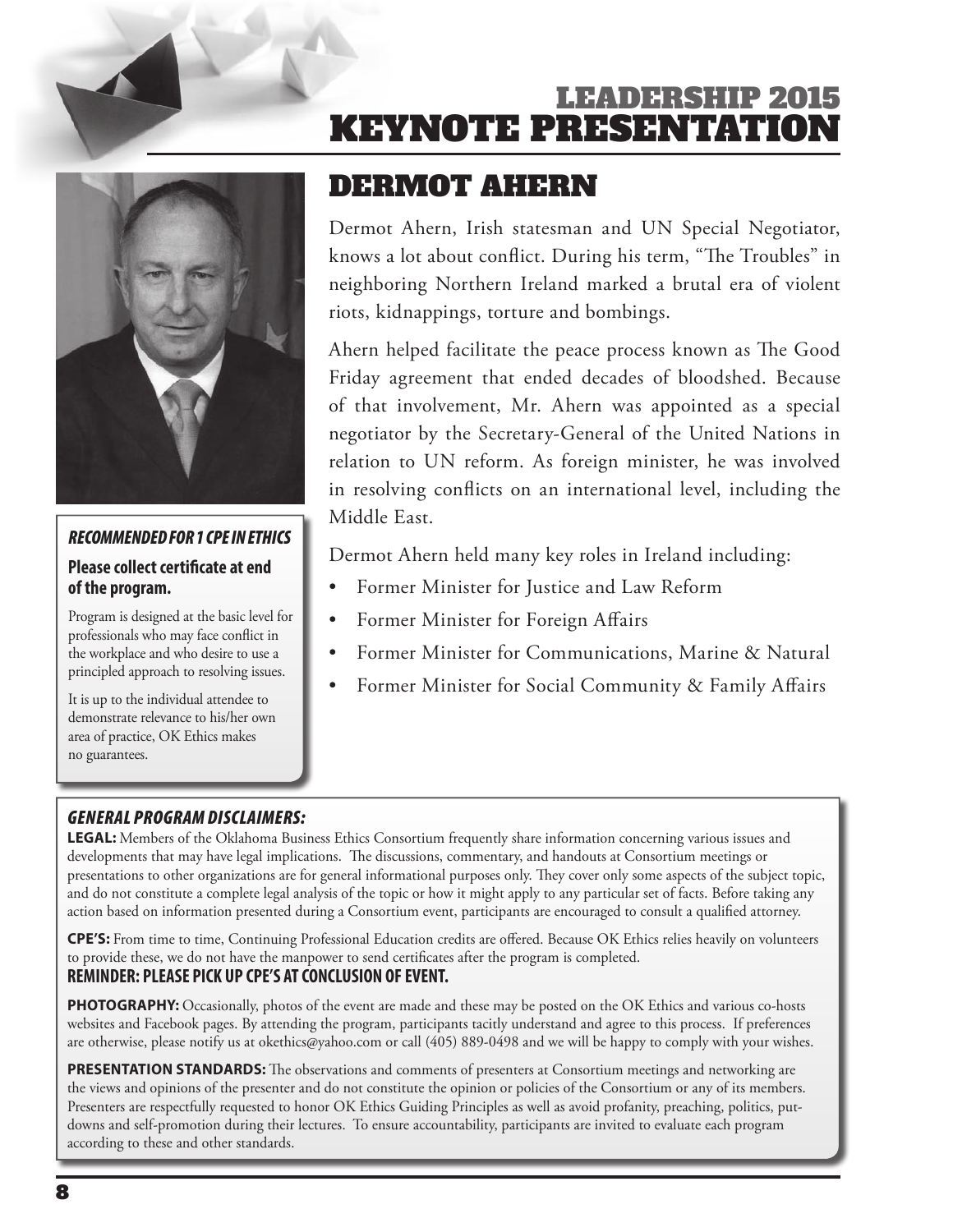# LEADERSHIP 2015 PRESENTATION

# SUCCESSFUL CONFLICT RESOLUTION

*Hosted by the Oklahoma Business Ethics Consortium on the campus of Oklahoma Christian University; Edmond, Oklahoma July 17, 2015; 11:30 a.m. to 1:00 p.m.*

### **1. Background: Lawyer/politician living close to the Border between Southern Ireland and Northern Ireland.**

- Learned art of Negotiation/Compromise.
- Futility of Confrontational Politics.
- Ultimately, disputes had to be solved, one way or another.

### **2. Irish Peace Process; Background:**

- Troubles in Northern Ireland spilled over to others, particularly into my home town, Dundalk.
- No prosperity till peace prevailed
- Driving motivation throughout my 32 years in Irish politics.

### **3. Assessing Risks:**

- 1988: Asked by Irish Prime Minister to take part in secret talks with Republican paramilitaries.
- Huge dilemma, huge risks, both personal and political. "Taking risks for peace", common mantra.
- After atrocity, normal reaction to walk away.
- Over 20 years, painstaking negotiations, mainly between British and Irish government.
- Many roadblocks and disappointments on the way.
- US involvement critical, Clinton and Bush and especially Sen George Mitchell.
- International Fund for Ireland.

### **4. Good Friday agreement/St Andrews agreement:**

- Critical job was to get community/political buy in.
- Implementation, and monitoring vital.
- 50% plus one formula, simplistic.

### **5. Lessons learned**

- Don't leave issues hanging over, try as best to tie up all loose ends.
- For instance, policing was a toxic issue. Hence, the St Andrews agreement which tried to get the parties and community to accept the Patten Commission recommendations.

### **6. Uneasy Peace Reigns in Ireland**

- Greatest Political moment of my life, Clinton in Dundalk 2006, Dundalk is "Boom Town".
- No more killing and maiming, though communities still as polarized as before.
- Huge time and investment needed in order to heal wounds.
- Merely scratch the surface, and old sores appear.
- Flags and Emblems.

### **7. Successful Approach**

- Irish Peace Process is probably the most successful peace process in living memory.
- While other areas of conflict have distinct local issues, the concepts are the same:
	- ◊ Respect for each other.
	- ◊ Listen to what the other has to say.
	- ◊ No megaphone diplomacy.
	- ◊ "Put yourself in the shoes of the other side".